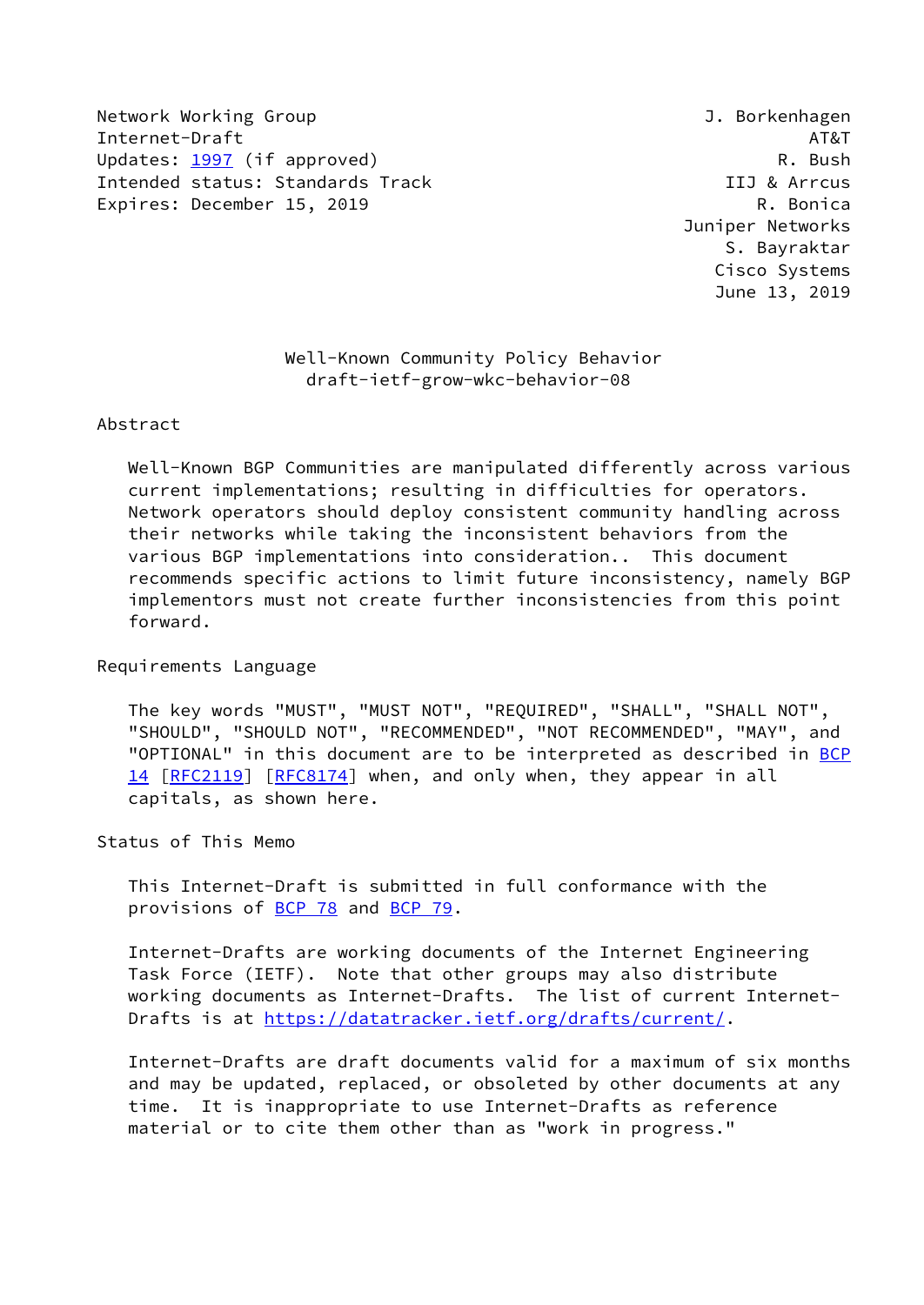<span id="page-1-1"></span>Internet-Draft Well-Known Community Policy Behavior June 2019

This Internet-Draft will expire on December 15, 2019.

Copyright Notice

 Copyright (c) 2019 IETF Trust and the persons identified as the document authors. All rights reserved.

This document is subject to **[BCP 78](https://datatracker.ietf.org/doc/pdf/bcp78)** and the IETF Trust's Legal Provisions Relating to IETF Documents [\(https://trustee.ietf.org/license-info](https://trustee.ietf.org/license-info)) in effect on the date of publication of this document. Please review these documents carefully, as they describe your rights and restrictions with respect to this document. Code Components extracted from this document must include Simplified BSD License text as described in Section 4.e of the Trust Legal Provisions and are provided without warranty as described in the Simplified BSD License.

Table of Contents

| $\frac{2}{2}$ . Manipulation of Communities by Policy 3          |      |
|------------------------------------------------------------------|------|
| $\frac{3}{2}$ . Community Manipulation Policy Differences 3      |      |
| $\frac{4}{1}$ . Documentation of Vendor Implementations 3        |      |
|                                                                  |      |
| 5. Note for Those Writing RFCs for New Community-Like Attributes | $-5$ |
|                                                                  |      |
|                                                                  |      |
|                                                                  |      |
|                                                                  |      |
|                                                                  | 6    |
|                                                                  |      |
|                                                                  |      |

## <span id="page-1-0"></span>[1](#page-1-0). Introduction

 The BGP Communities Attribute was specified in [\[RFC1997](https://datatracker.ietf.org/doc/pdf/rfc1997)] which introduced the concept of Well-Known Communities. In hindsight, [\[RFC1997](https://datatracker.ietf.org/doc/pdf/rfc1997)] did not prescribe as fully as it should have how Well-Known Communities may be manipulated by policies applied by operators. Currently, implementations differ in this regard, and these differences can result in inconsistent behaviors that operators find difficult to identify and resolve.

This document describes the current behavioral differences in order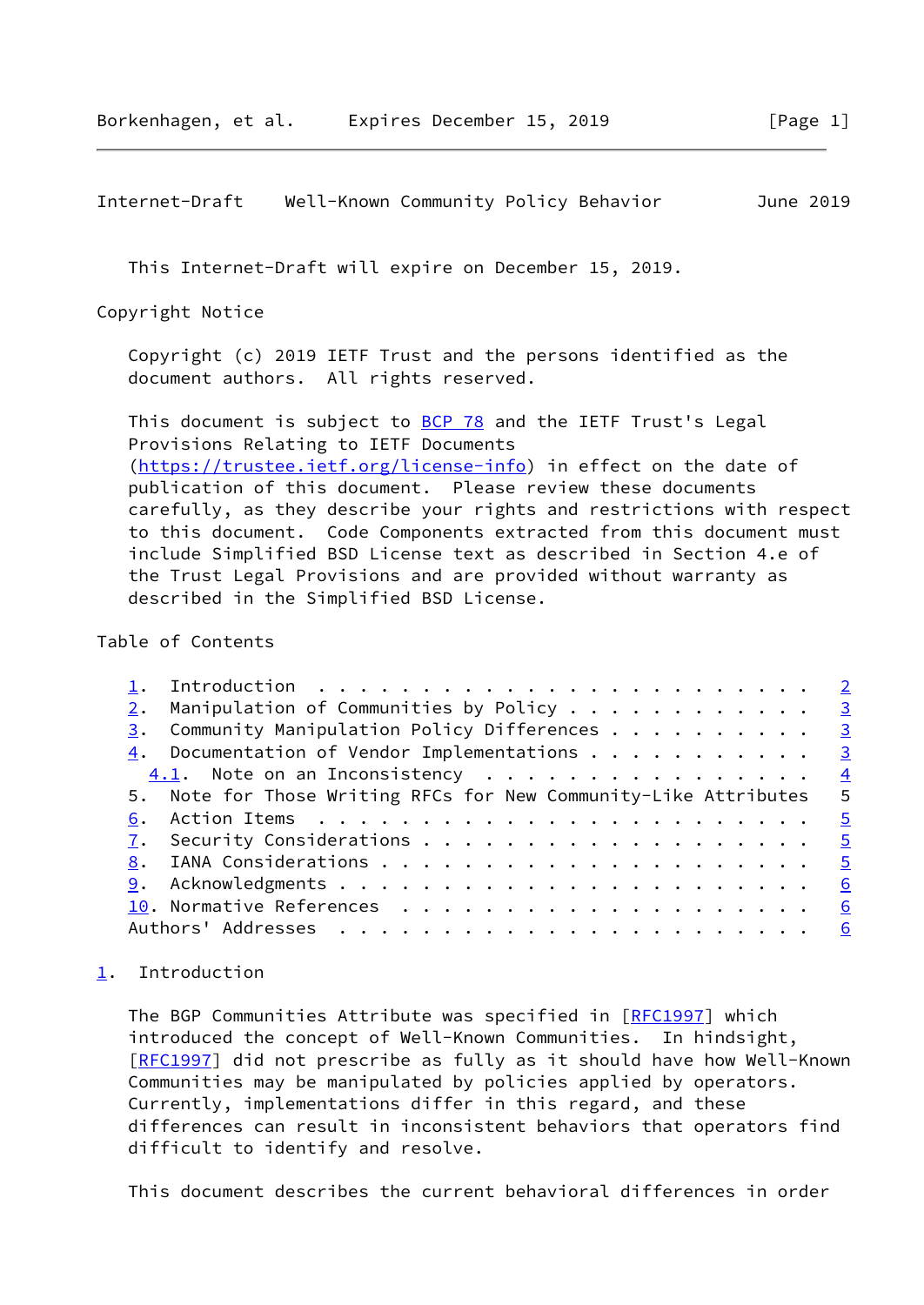to assist operators in generating consistent community-manipulation policies in a multi-vendor environment, and to prevent the introduction of additional divergence in implementations.

Borkenhagen, et al. Expires December 15, 2019 [Page 2]

<span id="page-2-1"></span>Internet-Draft Well-Known Community Policy Behavior June 2019

 This document recommends specific actions to limit future inconsistency, namely BGP implementors MUST NOT create further inconsistencies from this point forward.

<span id="page-2-0"></span>[2](#page-2-0). Manipulation of Communities by Policy

[RFC1997] says:

 "A BGP speaker receiving a route with the COMMUNITIES path attribute may modify this attribute according to the local policy."

 One basic operational need is to add or remove one or more communities to the set. The focus of this document is another common operational need, to replace all communities with a new set. To simplify this second case, most BGP policy implementations provide syntax to "set" community that operators use to mean "remove any/all communities present on the route, and apply this set of communities instead."

 Some operators prefer to write explicit policy to delete unwanted communities rather than using "set;" i.e. using a "delete community \*:\*" and then "add community x:y ..." configuration statements in an attempt to replace all communities. The same community manipulation policy differences described in the following section exist in both "set" and "delete community \*:\*" syntax. For simplicity, the remainder of this document refers only to the "set" behaviors, which we refer to collectively as each implementation's '"set" directive.'

<span id="page-2-2"></span>[3](#page-2-2). Community Manipulation Policy Differences

 Vendor implementations differ in the treatment of certain Well-Known communities when modified using the syntax to "set" the community. Some replace all communities including the Well-Known ones with the new set, while others replace all non-Well-Known Communities but do not modify any Well-Known Communities that are present.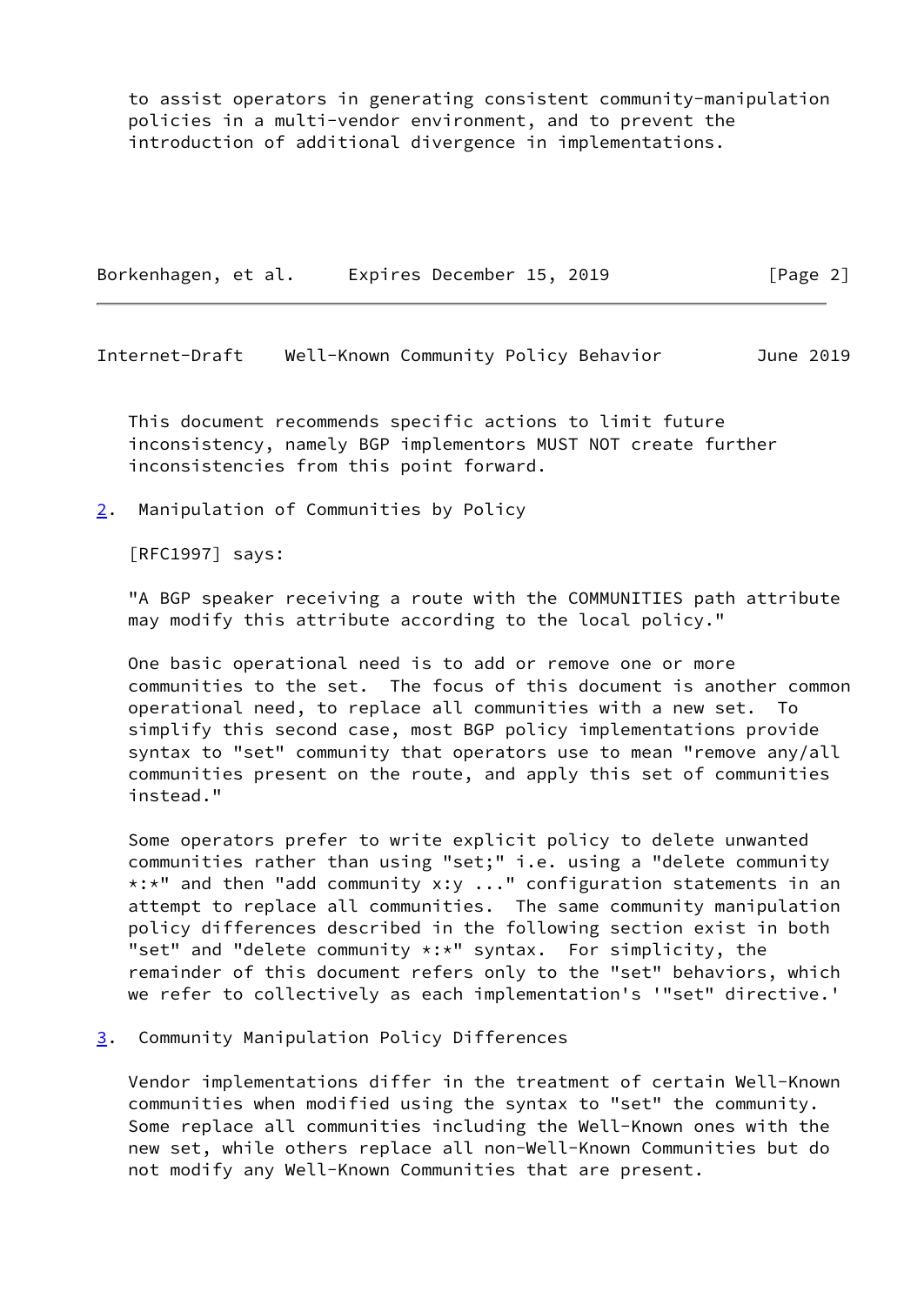These differences result in what would appear to be identical policy configurations having very different results on different platforms.

<span id="page-3-0"></span>[4](#page-3-0). Documentation of Vendor Implementations

 In this section we document the syntax and observed behavior of the "set" directive in several popular BGP implementations to illustrate the severity of the problem operators face.

 In Juniper Networks' Junos OS, "community set" removes all communities, Well-Known or otherwise.

| Borkenhagen, et al. | Expires December 15, 2019 | [Page 3] |
|---------------------|---------------------------|----------|
|---------------------|---------------------------|----------|

<span id="page-3-1"></span>Internet-Draft Well-Known Community Policy Behavior June 2019

 In Cisco IOS XR, "set community" removes all communities except for the following:

| Numeric                                                                | Common Name                                                                                                           |
|------------------------------------------------------------------------|-----------------------------------------------------------------------------------------------------------------------|
| 0:0<br>65535:0<br>65535:1<br>65535:65281<br>65535:65282<br>65535:65283 | internet<br>graceful-shutdown<br>accept-own rfc7611<br>NO EXPORT<br>NO ADVERTISE<br>NO_EXPORT_SUBCONFED (or local-AS) |

Communities not removed by Cisco IOS XR

## Table 1

 Cisco IOS XR does allow Well-Known communities to be removed only by explicitly enumerating one at a time, not in the aggregate; for example, "delete community accept-own". Operators are advised to consult Cisco IOS XR documentation and/or Cisco support for full details.

 On Extreme networks' Brocade NetIron: "set community X" removes all communities and sets X.

 In Huawei's VRP product, "community set" removes all communities, Well-Known or otherwise.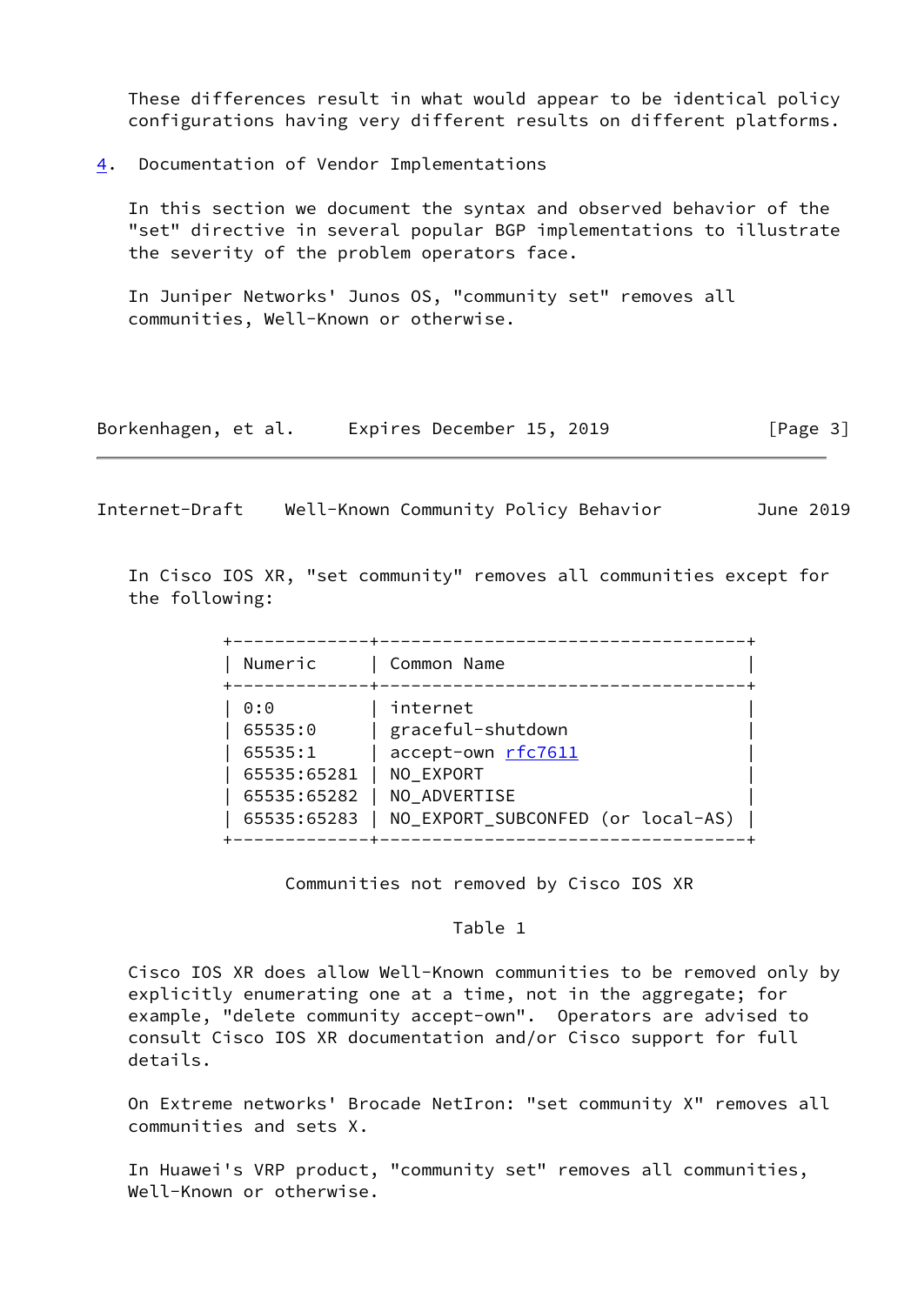In OpenBGPD, "set community" does not remove any communities, Well- Known or otherwise.

 Nokia's SR OS has several directives that operate on communities. Its "set" directive is called using the "replace" keyword, replacing all communities, Well-Known or otherwise, with the specified communities.

<span id="page-4-0"></span>[4.1](#page-4-0). Note on an Inconsistency

The IANA publishes a list of Well-Known Communities [\[IANA-WKC](#page-5-5)].

 Cisco IOS XR's set of Well-Known communities that "set community" will not overwrite diverges from the IANA's list of Well-Known communities. Quite a few Well-Known communities from IANA's list do not receive special treatment in Cisco IOS XR, and at least one community on Cisco IOS XR's special treatment list, internet == 0:0,

Borkenhagen, et al. Expires December 15, 2019 [Page 4]

<span id="page-4-2"></span>Internet-Draft Well-Known Community Policy Behavior June 2019

is not formally a Well-Known Community as it is not in [\[IANA-WKC](#page-5-5)]; but taken from the Reserved range [0x00000000-0x0000FFFF].

 This merely notes an inconsistency. It is not a plea to 'protect' the entire IANA list from "set community."

<span id="page-4-3"></span>[5](#page-4-3). Note for Those Writing RFCs for New Community-Like Attributes

When establishing new [[RFC1997](https://datatracker.ietf.org/doc/pdf/rfc1997)]-like attributes (large communities, wide communities, etc.), RFC authors should state explicitly how the new attribute is to be handled.

<span id="page-4-1"></span>[6](#page-4-1). Action Items

 Network operators are encouraged to limit their use of the "set" directive (within reason), to improve consistency across platforms.

 Unfortunately, it would be operationally disruptive for vendors to change their current implementations.

 Vendors MUST clearly document the behavior of "set" directive in their implementations.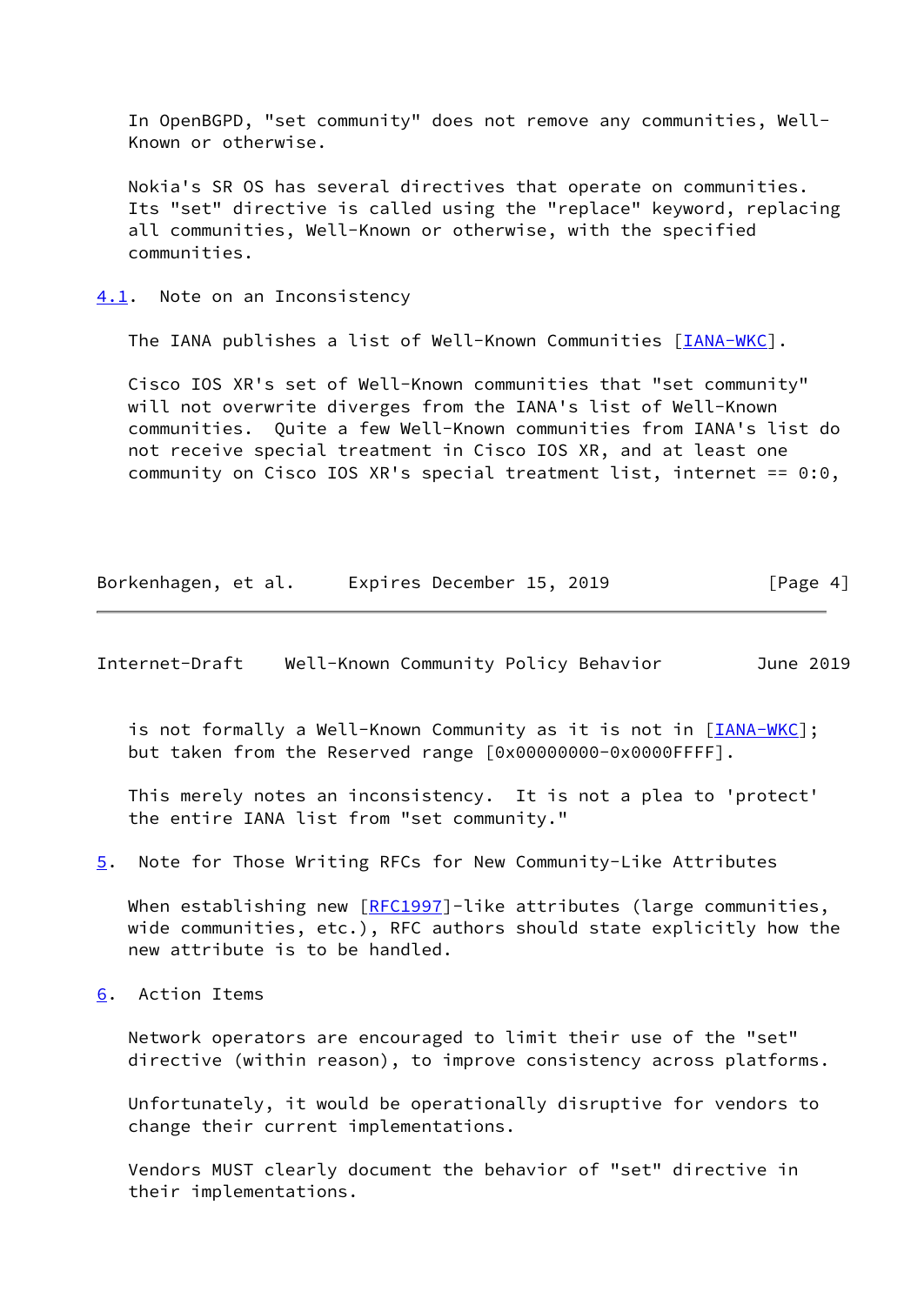Vendors MUST ensure that their implementations' "set" directive treatment of any specific community does not change if/when that community becomes a new Well-Known Community through future standardization. For most implementations, this means that the "set" directive MUST continue to remove the community; for those implementations where the "set" directive removes no communities, that behavior MUST continue.

 Given the implementation inconsistencies described in this document, network operators are urged never to rely on any implicit understanding of a neighbor ASN's BGP community handling. I.e., before announcing prefixes with NO\_EXPORT or any other community to a neighbor ASN, the operator should confirm with that neighbor how the community will be treated.

<span id="page-5-0"></span>[7](#page-5-0). Security Considerations

 Surprising defaults and/or undocumented behaviors are not good for security. This document attempts to remedy that.

<span id="page-5-1"></span>[8](#page-5-1). IANA Considerations

 The IANA is requested to list this document as an additional reference for the [[IANA-WKC\]](#page-5-5) registry.

| Borkenhagen, et al. | Expires December 15, 2019 | [Page 5] |
|---------------------|---------------------------|----------|
|                     |                           |          |

<span id="page-5-3"></span>Internet-Draft Well-Known Community Policy Behavior June 2019

## <span id="page-5-2"></span>[9](#page-5-2). Acknowledgments

 The authors thank Martijn Schmidt, Qin Wu for the Huawei data point, Greg Hankins, Job Snijders, David Farmer, John Heasley, and Jakob Heitz.

<span id="page-5-4"></span>[10.](#page-5-4) Normative References

<span id="page-5-5"></span>[IANA-WKC]

 IANA, "Border Gateway Protocol (BGP) Well-Known Communities", [<https://www.iana.org/assignments/](https://www.iana.org/assignments/bgp-well-known-communities) [bgp-well-known-communities>](https://www.iana.org/assignments/bgp-well-known-communities).

 [RFC1997] Chandra, R., Traina, P., and T. Li, "BGP Communities Attribute", [RFC 1997,](https://datatracker.ietf.org/doc/pdf/rfc1997) DOI 10.17487/RFC1997, August 1996,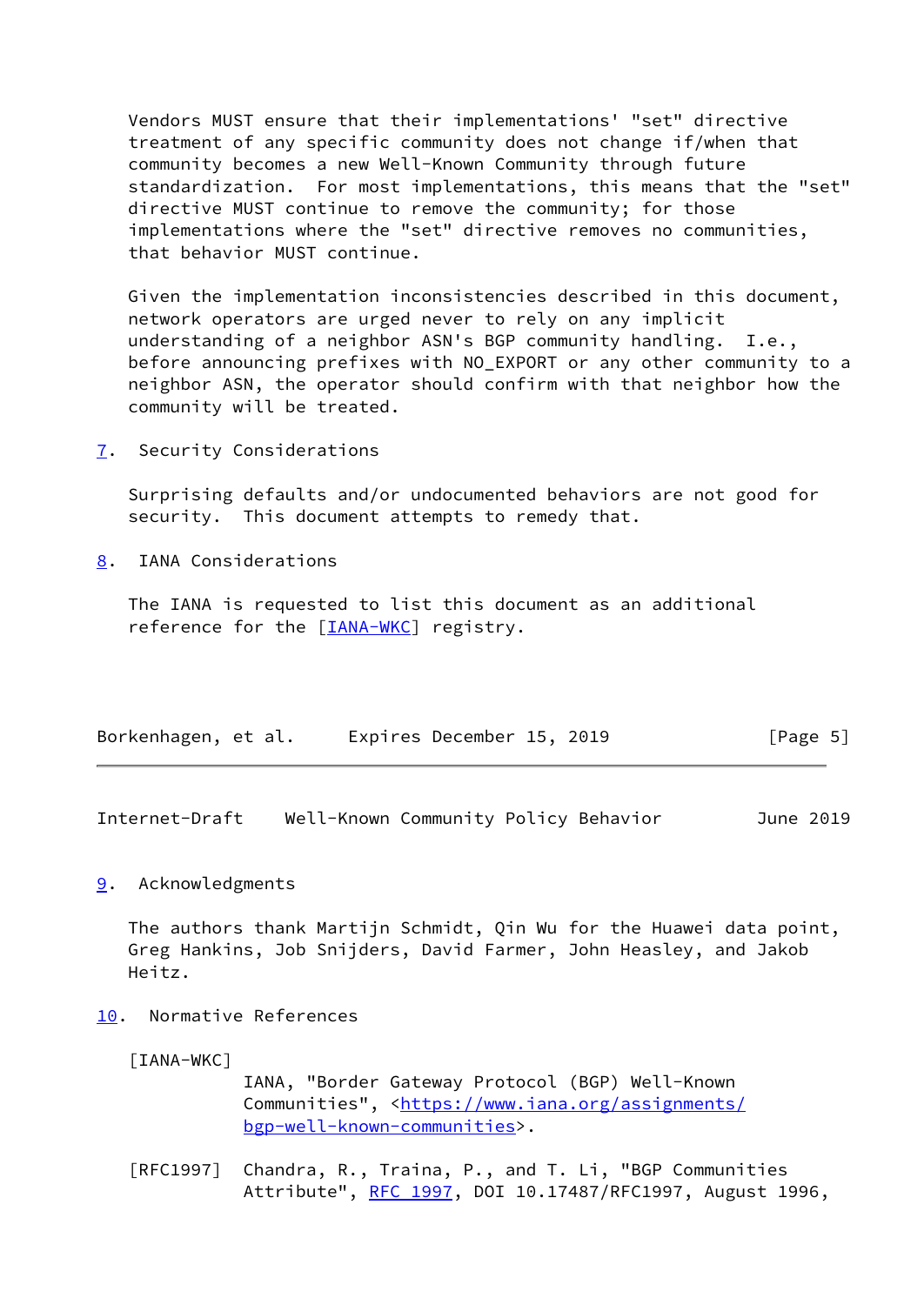<<http://www.rfc-editor.org/info/rfc1997>>.

- [RFC2119] Bradner, S., "Key words for use in RFCs to Indicate Requirement Levels", [BCP 14](https://datatracker.ietf.org/doc/pdf/bcp14), [RFC 2119](https://datatracker.ietf.org/doc/pdf/rfc2119), DOI 10.17487/RFC2119, March 1997, <<http://www.rfc-editor.org/info/rfc2119>>.
- [RFC8174] Leiba, B., "Ambiguity of Uppercase vs Lowercase in [RFC](https://datatracker.ietf.org/doc/pdf/rfc2119) [2119](https://datatracker.ietf.org/doc/pdf/rfc2119) Key Words", [BCP 14](https://datatracker.ietf.org/doc/pdf/bcp14), [RFC 8174,](https://datatracker.ietf.org/doc/pdf/rfc8174) DOI 10.17487/RFC8174, May 2017, [<http://www.rfc-editor.org/info/rfc8174](http://www.rfc-editor.org/info/rfc8174)>.

Authors' Addresses

 Jay Borkenhagen AT&T 200 Laurel Avenue South Middletown, NJ 07748 United States of America

Email: jayb@att.com

 Randy Bush IIJ & Arrcus 5147 Crystal Springs Bainbridge Island, WA 98110 US

Email: randy@psg.com

Borkenhagen, et al. Expires December 15, 2019 [Page 6]

Internet-Draft Well-Known Community Policy Behavior June 2019

 Ron Bonica Juniper Networks 2251 Corporate Park Drive Herndon, VA 20171 US

Email: rbonica@juniper.net